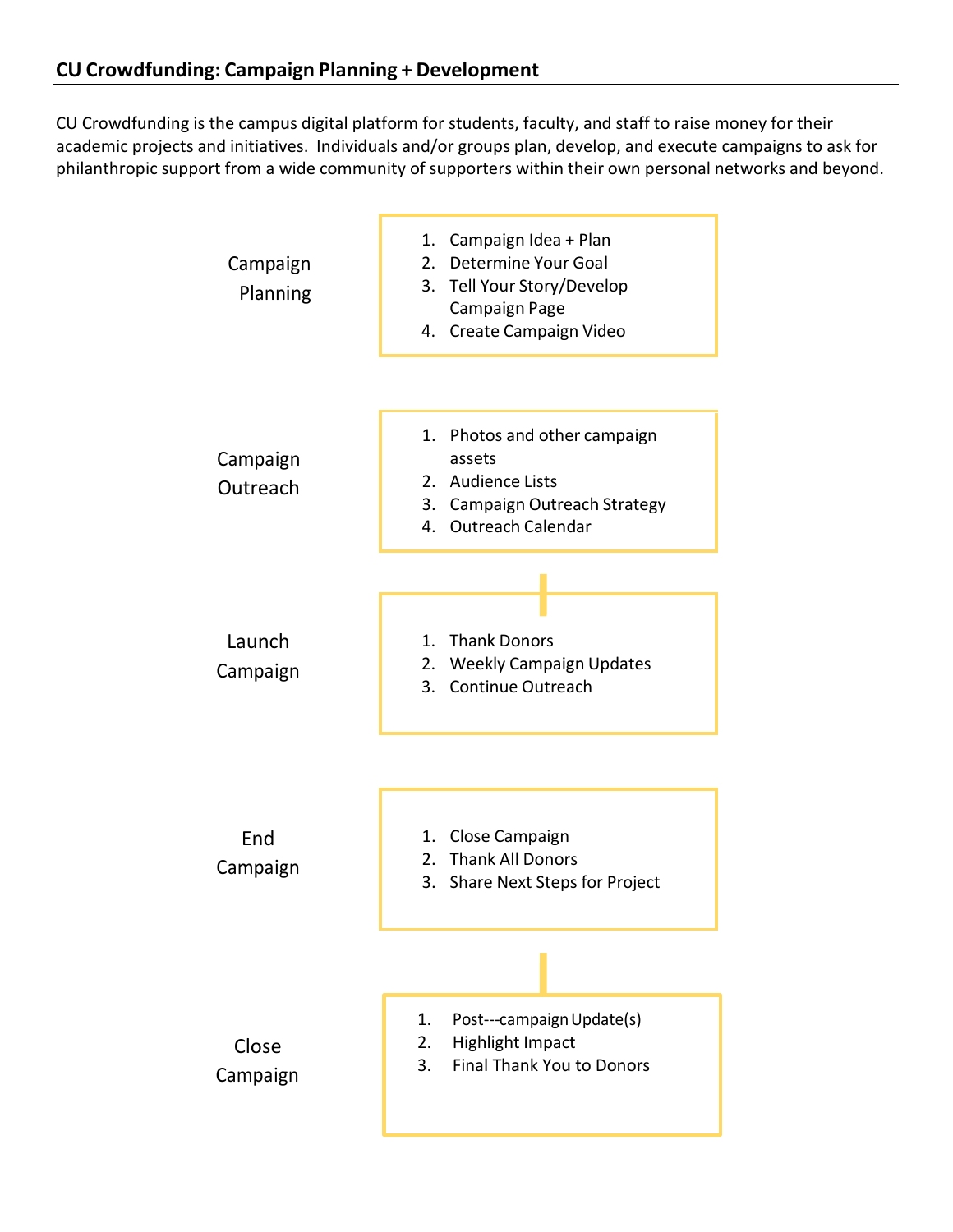#### **Your Project**

*To the best of your ability, tell us more about your team and your project:*

#### **Who are you and your team/group?**

What is the problem you want to solve in the world (globally, locally, personally)? (I.e. what is your project, **vision, and end goal?)**

**What are you raising money for?**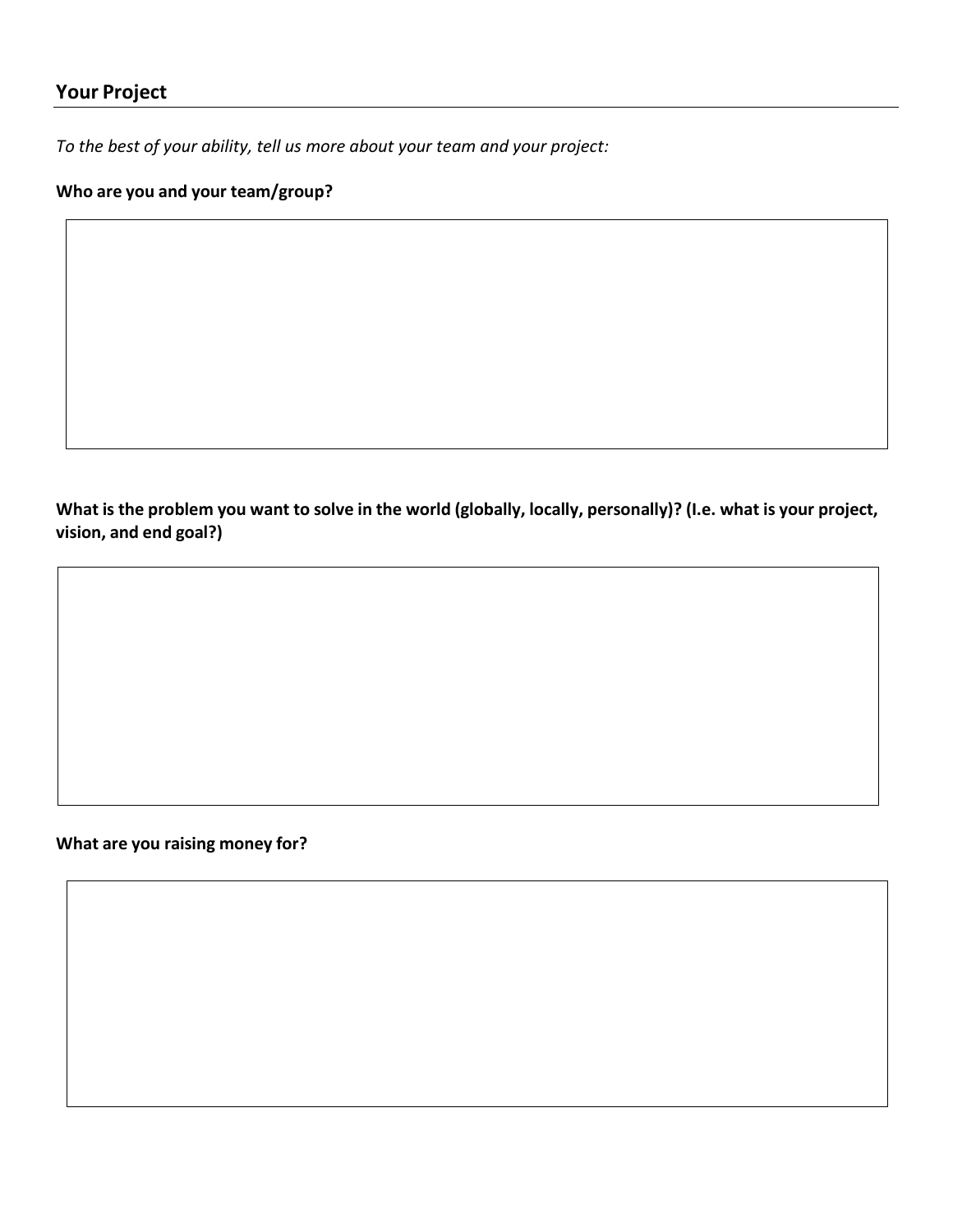#### **What have/will you gain from your experiences on your trip and with your group/team?**

**If you did not receive the funding you need, how will it impact your project/trip?**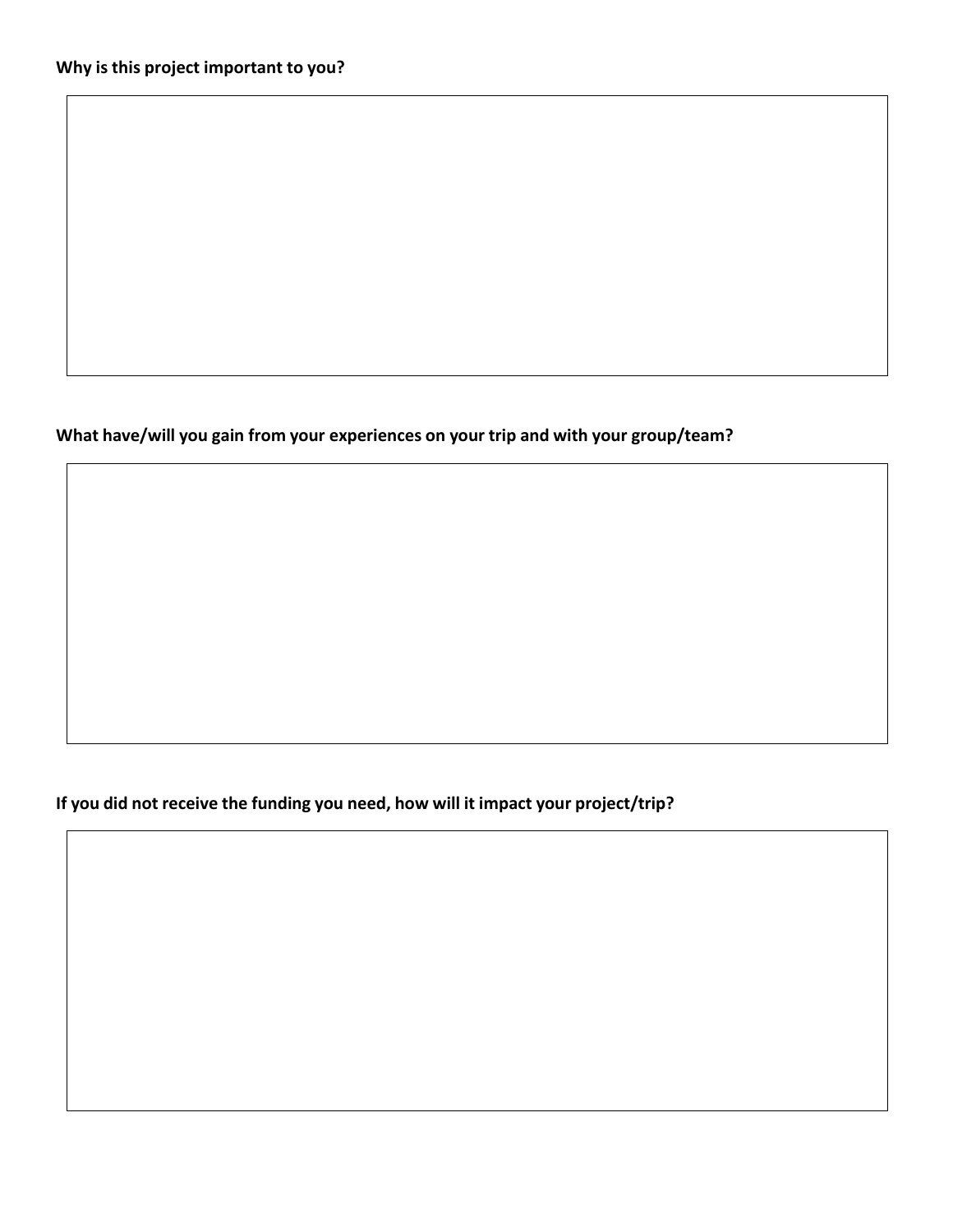## **Campaign Video**

Your campaign video is the first thing potential donors see on your campaign page. Your goal is to pull viewers in and prompt them to join you in your efforts by donating once the video ends. Your campaign video does not have to be extremely professional in look and feel to accomplish this – above all, it's about telling the [your] story. A story leaves donors with a lasting message that humanizes your campaign – i.e. pulling the heartstrings.

Consider the following when developing your video:

- **Make your issue relevant.** Why is it that the person watching the video should care, and why now?
- **Be brief.** The attention span of viewers has changed a lot due to social media. It is proven that viewers drop off after the first 30 seconds. As such, think about ways you can get your message across in a concise and eye---catching way. Put the audience first, and the project second – which means tell the viewer what you need from them right at the beginning, don't make them wait to find out.
- **Don't forget the call to action.** There are a lot of great videos that are well produced, that are engaging, and then they just end and the viewer doesn't really know what to do next. Empower your viewer to get involved. Whether it is "Support our campaign so we can accomplish ... " or "Share this video with your network to help us reach our goal;" make it explicit, you have their attention and you really want to leverage that.
- **Video is one of many tools.** Don't put all your eggs into the video basket and say, "This video has to go viral. This is what we are counting on for the success of fundraiser." That is too much pressure on the video, and cramming everything there isto know in a 30---90 second video will hurt your efforts.

# *Visit [one](http://www.colorado.edu/crowdfunding) of the following CU crowdfunding pages and view at least three past campaign videos before you complete your video outline.*

CU Boulder: [www.colorado.edu/crowdfunding](http://www.colorado.edu/crowdfunding)

CU Denver:<http://www.ucdenver.edu/advancement/crowdfunding/>

UCCS:<http://www.uccs.edu/crowdfunding/>

CU Anschutz:<http://supportcuanschutz.ucdenver.edu/crowdfunding/>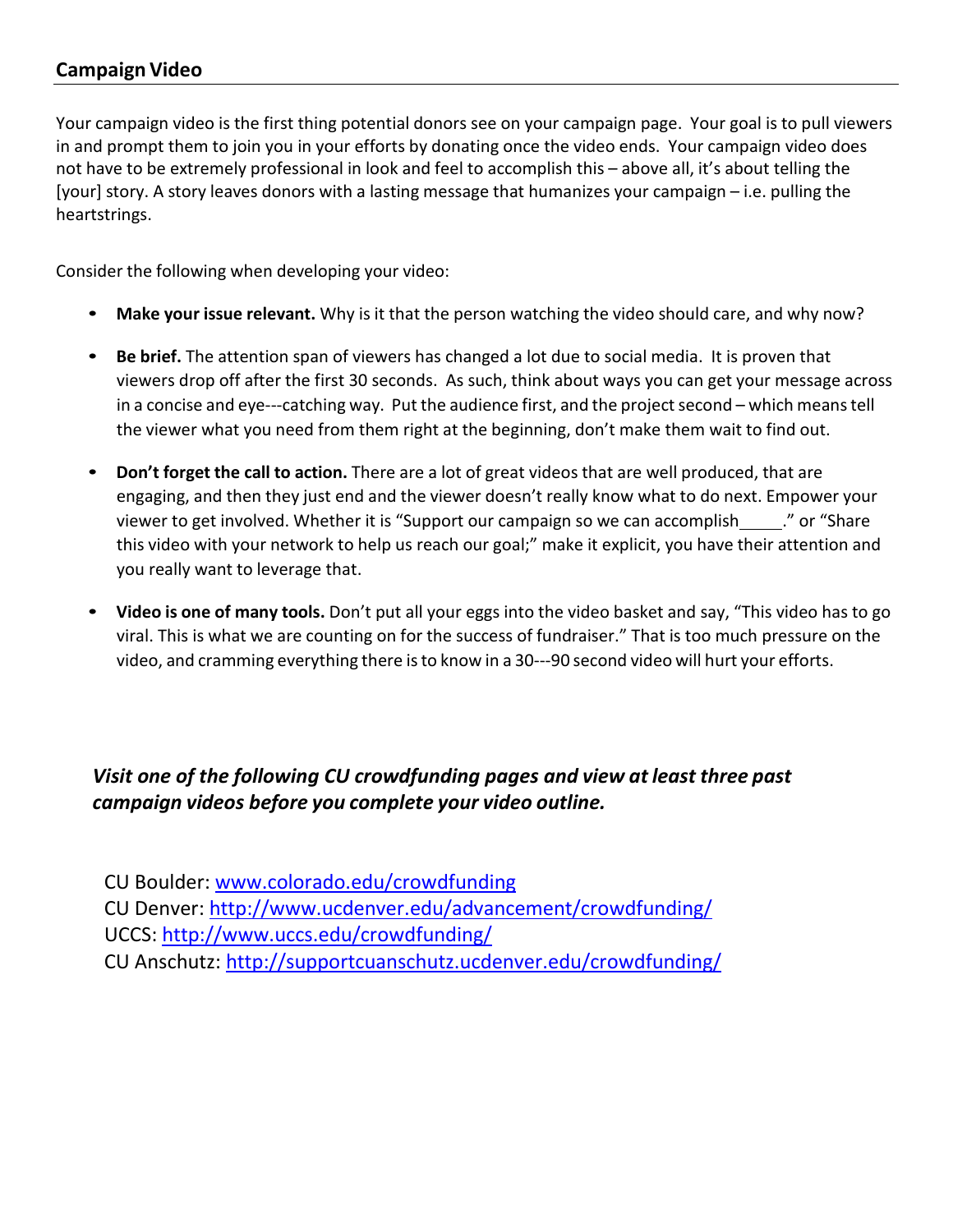#### **Cover the Basics:**

- 1. Who are you/your team? (10 seconds)
- 2. What are you doing and why do you need support? Why should this happen now and not later? (15 seconds)
- 3. How can supporters or the public help and stay involved? (donate (!), campaign updates to donors, follow on Facebook, share campaign with their network, etc.) (10---15 seconds)

#### **Tips, Tricks + Don't Forgets:**

- Film your video at a *relevant* location on campus. Make sure it's well---lit and voices can be heard clearly
- Make your call to action (the "ask") clear, carefully worded, and create a sense of urgency and action. Tell your audience what you want them to do, don't leave it up to them to figure it out.
- Keep your video short and to the point. You have an entire campaign page to house more details and photos to supplement the video.
- Thank everyone for supporting your project. Appreciation goes a long way, and even if they don't donate, hopefully they'll at least share your project or video with others!
- For ideas, visit a campaign on any of the CU crowdfunding pages.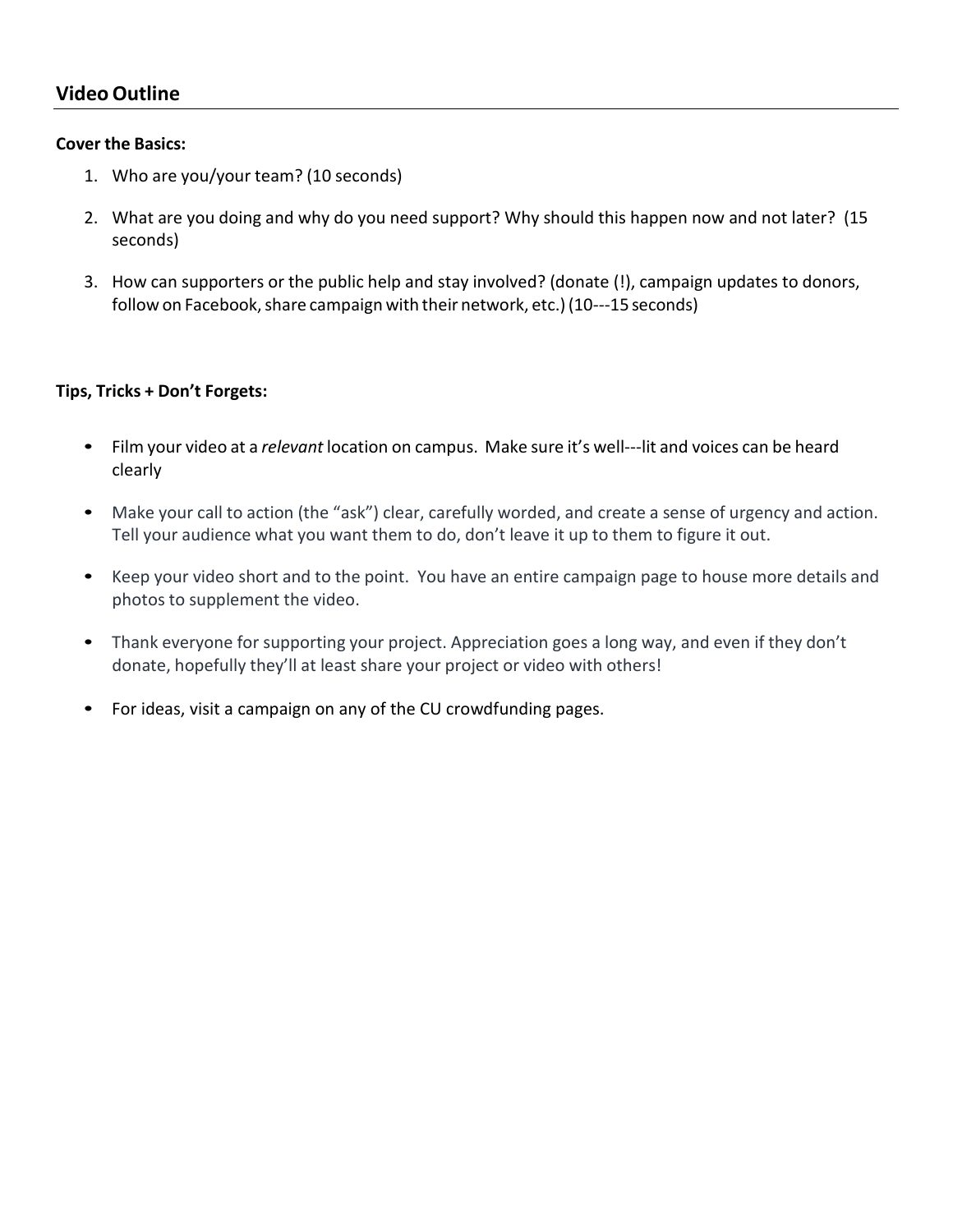#### **Revise the following table for your video plans and use it to construct your video outline:**

| <b>Main Message</b>             | Audio/Script/Messaging | <b>Visuals</b> |
|---------------------------------|------------------------|----------------|
| Example: Intro + Team           |                        |                |
| Example: Project<br>Description |                        |                |
| Example: The "Ask"              |                        |                |
| Example: How to<br>Contribute   |                        |                |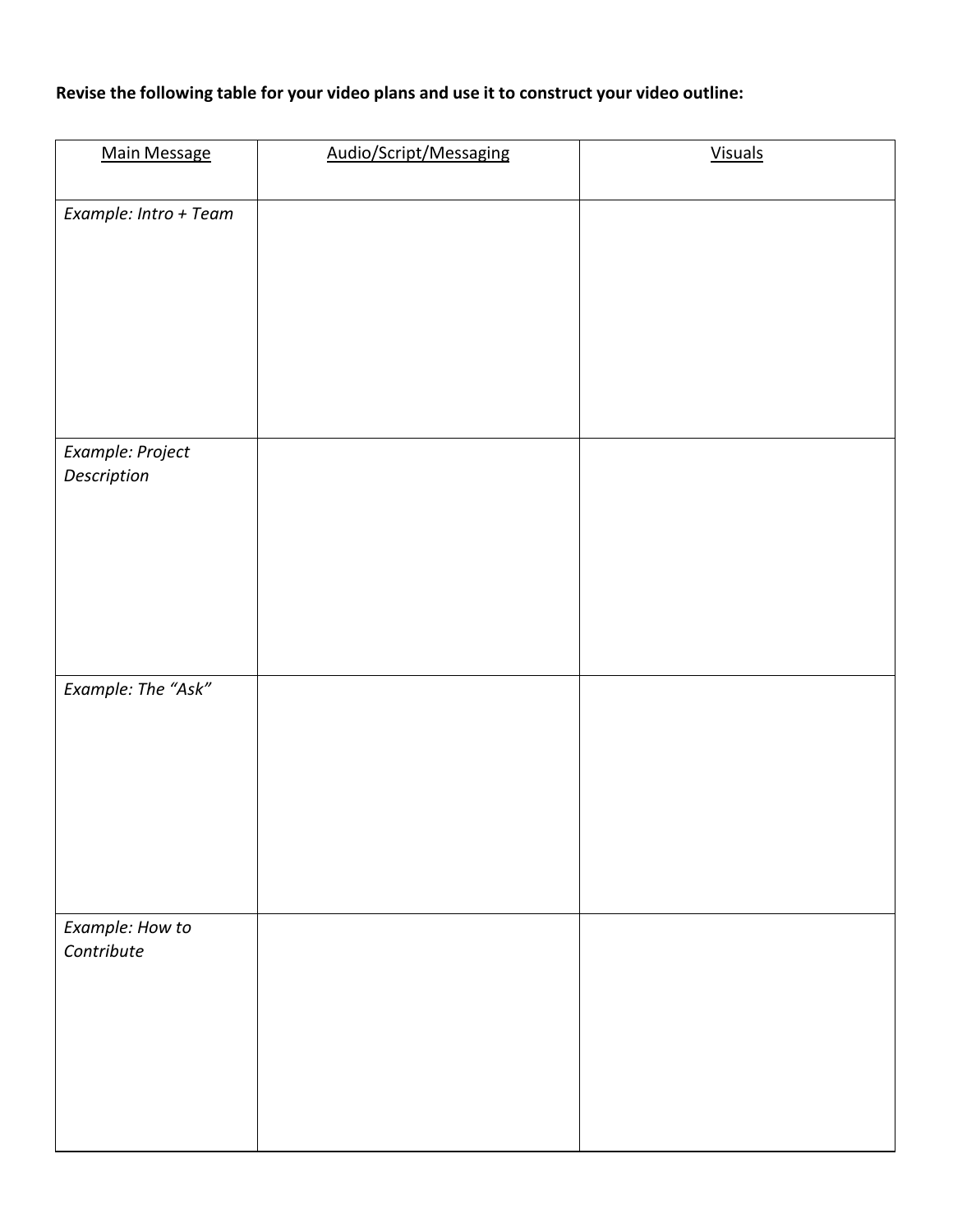#### **Why Promote Your Campaign**

To drive traffic to your project, you'll want to start your campaign outreach with those who you know will support you right away. Every team member should e--mail no less than 20--25 personal contacts. Then as you gain momentum you can begin to send the project link to others in your network and beyond. As mentioned above, it's important that your page reflect some funding success before you start to reach outside your network – especially to CU--campus departments and other outlets (bloggers, industry contacts, etc.).

Remember that you need to be actively promoting the campaign during its entire duration. A campaign's impending deadline tends to make a campaign team drum up the urgency of their messages, but there's no reason to wait until the end of your time frame to intensify your efforts.

#### **It's OK to Ask for Support**

It's common to feel uncomfortable asking for financial support. Some crowdfunding teams boast that they'll "shout from the rooftops" about their project/event and promote their fundraising efforts far and wide, but later, when asked how many friends and family members they went to for support, their response is, "Oh, I don't feel comfortable approaching my own contacts."

If that sounds like you, here are two important considerations to help you get over that discomfort:

- 1. Be honest about your passion and excitement for what you're doing. Is it enough to drive you to tell everybody who'll listen? If not, then why are you doing it at all? It has to be a passion that will sustain you through the project's challenging times.
- 2. If you're not going to get the buy--in from your own inner circle ---- the people who know you and most believe in you ---- why would you expect strangers to give you money?

#### **How Not to Conduct Outreach**

One of the approaches some campaign owners take that can hurt them is broadly--addressed emails such as "Dear Family" rather than the more individualized "Dear Uncle Bob," or sending out an e- newsletter via a Constant Contact or Mail Chimp service to introduce their campaign. Sending personalized e--mails not only strengthens your relationships and keeps the connections genuine, but it really does have an impact on your funding success. It's been shown that people are less likely to do something when asked as a group than they are when they're singled out individually.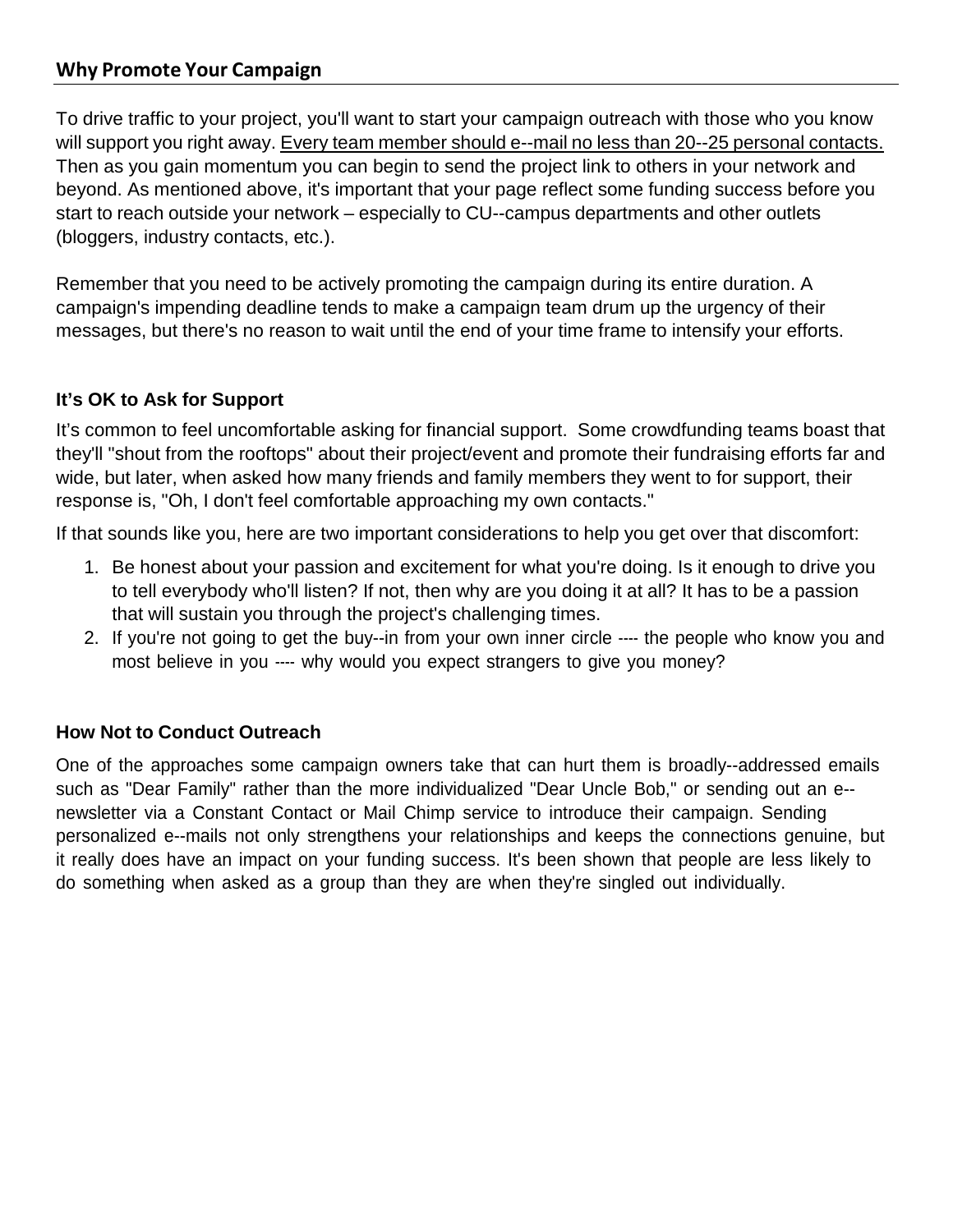- 1. What is your campaign goal? \$
- 2. Divide that amount by \$50: (this is the number of \$50 **donations** you will need to reach your goal)
- 3. Divide that number by .25: (this is **the number of people** that will need to **visit** your campaign page)

*Assuming that 25% of the people who are driven to your page will donate an average of \$50. Note that actual conversion rates are around 4% for twitter clicks, 10% for Facebook click, and 50% for personal e---mail appealsto friends and family.*

# 4. Divide that number by .85: \_\_\_\_\_\_\_\_\_\_\_\_(this is the number of people your marketing plan must **drive** to your campaign page)

*80---90% of the funding a campaign receivesif from donors who are driven there by the direct marketing efforts of the campaign team. Only about 10---20% of donations come from users who find out about the campaign from other sources ("the crowd").*

**Looking at your results above, create a list of contacts and potential audiences using the following Contact List spreadsheet. You will develop your marketing plan in the next class segment. For now, just list your contacts and other audiences to reach out to.**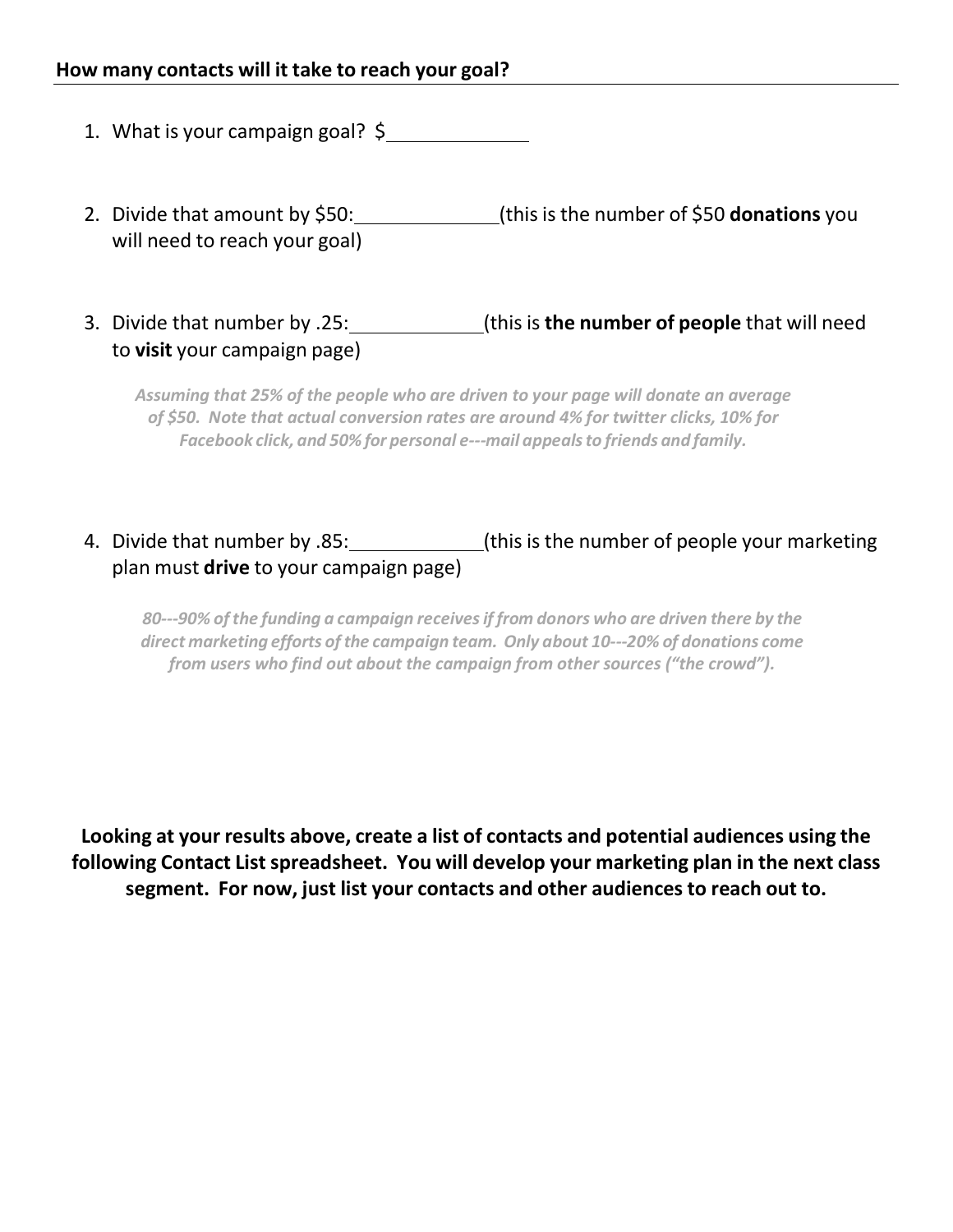# **Create Your Contact List**

|                         |                                                   |              | <b>Contact Method</b>              |
|-------------------------|---------------------------------------------------|--------------|------------------------------------|
|                         | <b>Name</b>                                       | Relationship | (e---mail address, Faceboo , etc.) |
| $\mathbf{1}$            |                                                   |              |                                    |
| $\overline{2}$          |                                                   |              |                                    |
| $\overline{\mathbf{3}}$ |                                                   |              |                                    |
| $\overline{\mathbf{4}}$ |                                                   |              |                                    |
| 5                       |                                                   |              |                                    |
| $\boldsymbol{6}$        |                                                   |              |                                    |
| $\overline{\mathbf{z}}$ |                                                   |              |                                    |
| 8                       |                                                   |              |                                    |
| 9                       |                                                   |              |                                    |
| 10                      |                                                   |              |                                    |
| 11                      |                                                   |              |                                    |
| 12                      |                                                   |              |                                    |
| 13                      |                                                   |              |                                    |
| 14                      | <u> 1980 - Johann Barbara, martxa alemaniar a</u> |              |                                    |
| 15                      |                                                   |              |                                    |
| 16                      |                                                   |              |                                    |
| 17                      |                                                   |              |                                    |
| 18                      |                                                   |              |                                    |
| 19                      |                                                   |              |                                    |
| 20                      |                                                   |              |                                    |
| 21                      |                                                   |              |                                    |
| 22                      |                                                   |              |                                    |
| 23                      |                                                   |              |                                    |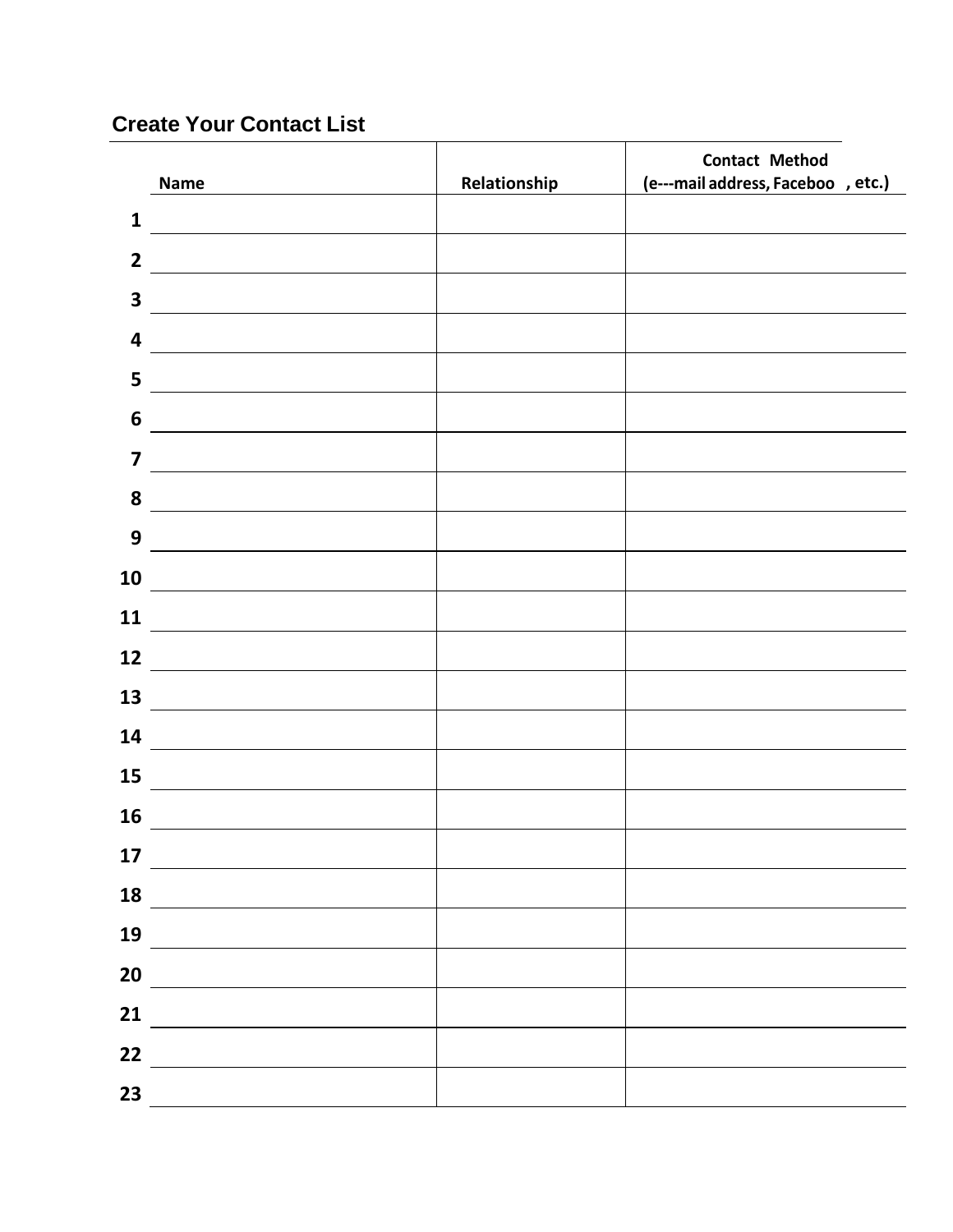|    |                                                                                                                      |              | <b>Contact Method</b>              |
|----|----------------------------------------------------------------------------------------------------------------------|--------------|------------------------------------|
|    | Name                                                                                                                 | Relationship | (e---mail address, Facebook, etc.) |
| 24 |                                                                                                                      |              |                                    |
| 25 |                                                                                                                      |              |                                    |
| 26 |                                                                                                                      |              |                                    |
| 27 |                                                                                                                      |              |                                    |
| 28 |                                                                                                                      |              |                                    |
| 29 |                                                                                                                      |              |                                    |
| 30 |                                                                                                                      |              |                                    |
| 31 |                                                                                                                      |              |                                    |
| 32 |                                                                                                                      |              |                                    |
| 33 |                                                                                                                      |              |                                    |
| 34 |                                                                                                                      |              |                                    |
| 35 |                                                                                                                      |              |                                    |
| 36 | <u> 1989 - Johann Stoff, deutscher Stoffen und der Stoffen und der Stoffen und der Stoffen und der Stoffen und d</u> |              |                                    |
| 37 |                                                                                                                      |              |                                    |
| 38 | the company of the company of the company of                                                                         |              |                                    |
| 39 |                                                                                                                      |              |                                    |
| 40 |                                                                                                                      |              |                                    |
| 41 |                                                                                                                      |              |                                    |
| 42 |                                                                                                                      |              |                                    |
| 43 |                                                                                                                      |              |                                    |
| 44 |                                                                                                                      |              |                                    |
| 45 |                                                                                                                      |              |                                    |
| 46 |                                                                                                                      |              |                                    |
| 47 |                                                                                                                      |              |                                    |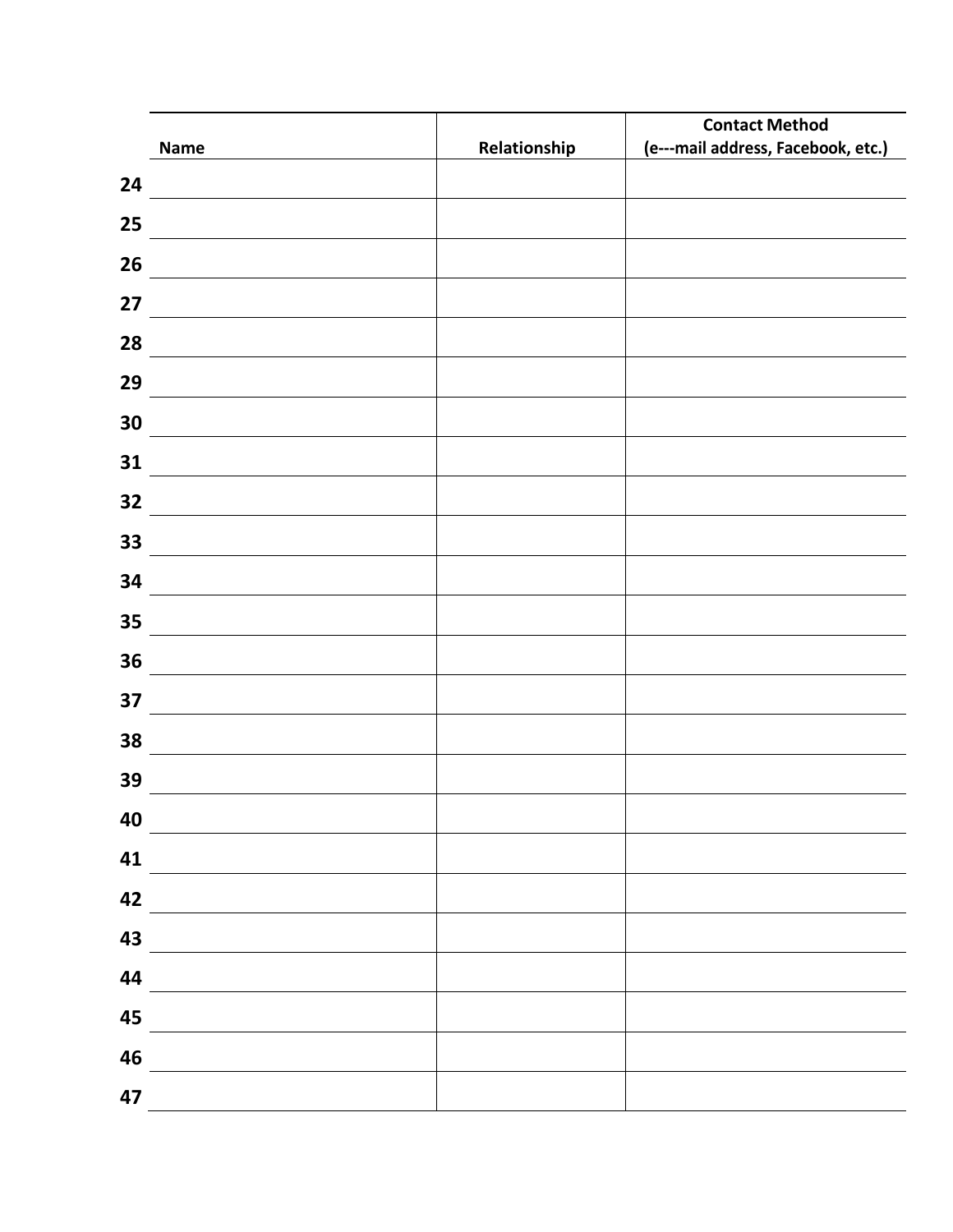|    | <b>Name</b> | Relationship | <b>Contact Method</b><br>(e---mail address, Facebook, etc.) |
|----|-------------|--------------|-------------------------------------------------------------|
| 48 |             |              |                                                             |
| 49 |             |              |                                                             |
| 50 |             |              |                                                             |

| Notes/Ideas: |  |
|--------------|--|
|              |  |
|              |  |
|              |  |
|              |  |
|              |  |
|              |  |
|              |  |
|              |  |
|              |  |
|              |  |
|              |  |
|              |  |
|              |  |
|              |  |
|              |  |

*The purpose of this exercise is to brainstorm potential contacts and audiences. You will use a Contact List spreadsheet that will be provided by your campus crowdfunding representative electronically.*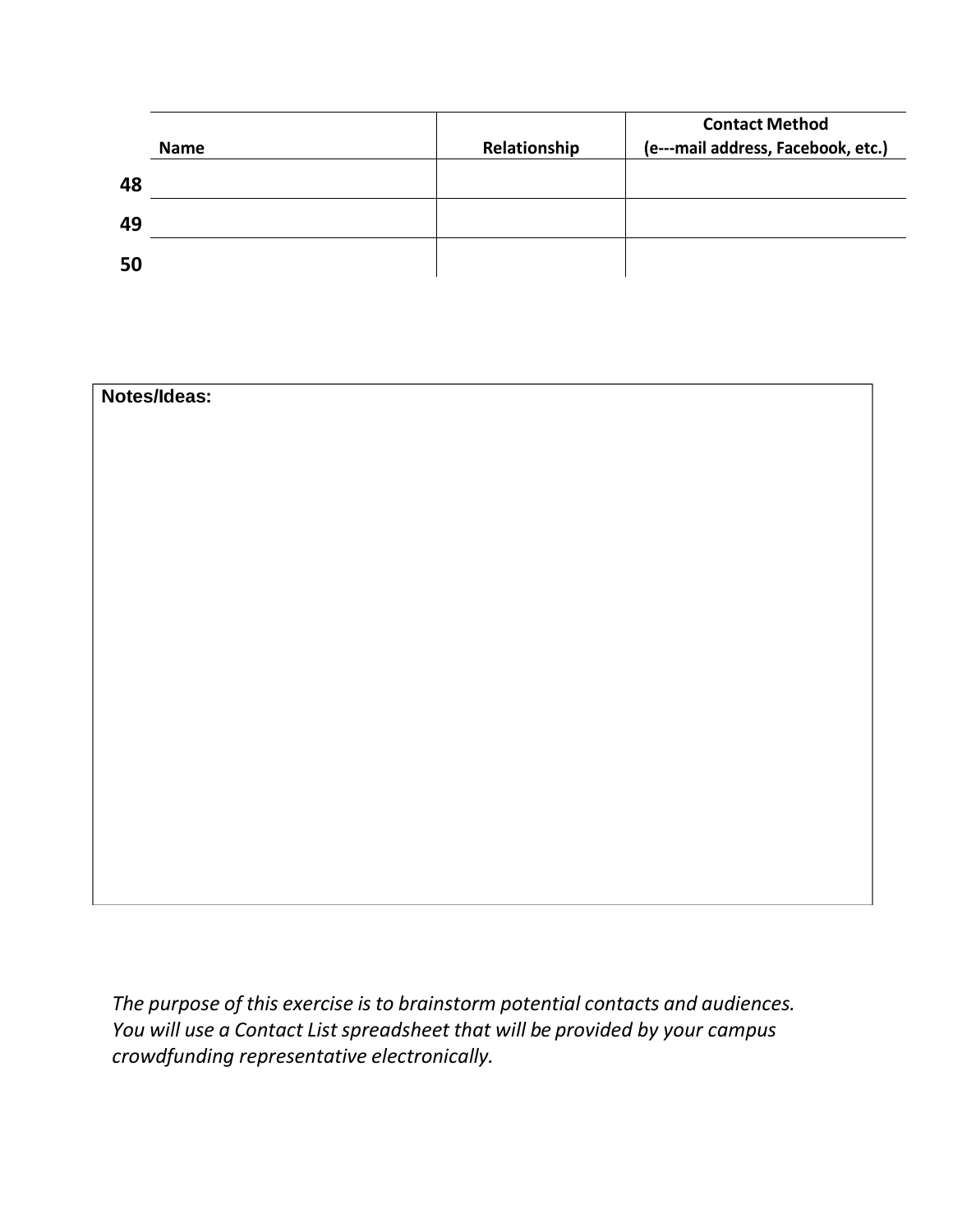# **Other Audiences for Promotion**

| Group/Business/Org | Why would they<br>be interested? | How can they<br>support you? | <b>Contact</b> |
|--------------------|----------------------------------|------------------------------|----------------|
|                    |                                  |                              |                |
|                    |                                  |                              |                |
|                    |                                  |                              |                |
|                    |                                  |                              |                |
|                    |                                  |                              |                |
|                    |                                  |                              |                |
|                    |                                  |                              |                |
|                    |                                  |                              |                |
|                    |                                  |                              |                |
|                    |                                  |                              |                |
|                    |                                  |                              |                |
|                    |                                  |                              |                |
|                    |                                  |                              |                |
|                    |                                  |                              |                |
|                    |                                  |                              |                |
|                    |                                  |                              |                |
|                    |                                  |                              |                |